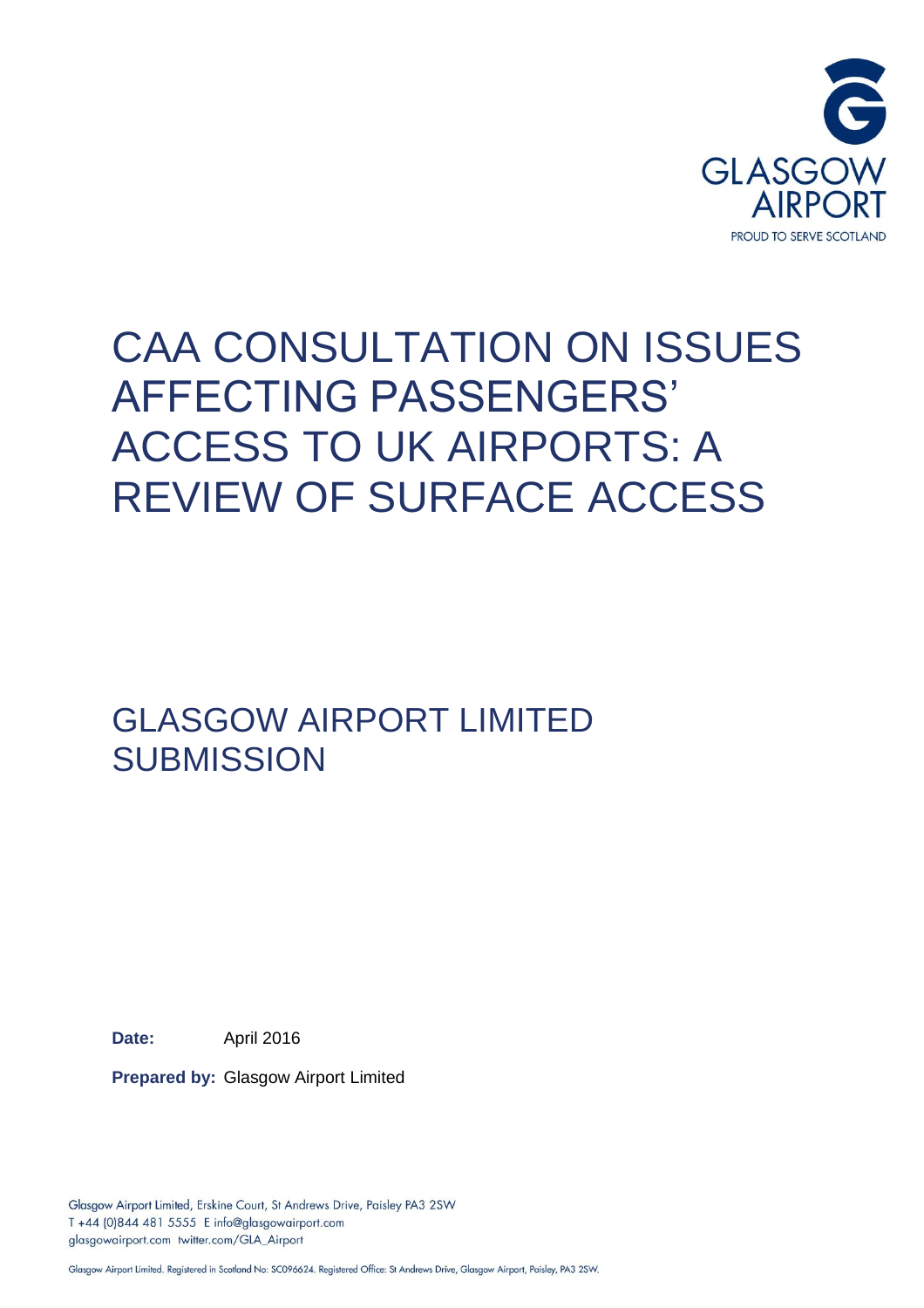

## **Overview**

Glasgow Airport welcomes the opportunity to respond to the CAA's consultation on surface access to UK airports.

Glasgow Airport is one of the UK's largest regional airports, providing vital connectivity to over 120 destinations across the UK, Europe, the Middle East and North America.

According to trade body ACI Europe Glasgow was one of Europe's fastest growing airports in 2015, during which it handled more than 8.7 million passengers – an increase of 13% on the previous year.

Glasgow Airport's master plan suggests passenger numbers could increase to 10.04 million in 2020 and over 16 million by 2040. The airport supports nearly 5,000 jobs directly and over 7,300 jobs across Scotland as a whole. It also generates nearly £200 million in GVA per annum.

Convenient and reliable access by a range of modes of transport is of fundamental importance to the operation and success of any airport. Glasgow Airport is no different in this respect, and is therefore committed to working with partners to develop a range of convenient, attractive and sustainable options for people to travel to and from the airport.

It is vitally important that passengers can access the airport efficiently and reliably. If they cannot, then the natural growth of the airport could be restricted.

Good access is not only important from the airport perspective. As numerous policy documents recognise, Glasgow Airport plays a key role in supporting the nation's economy and is an important source of employment. The ability of the airport to maintain and enhance this role is undoubtedly linked with the quality and performance of the surface access network which connects the airport with the rest of the country.

Glasgow Airport continues to work in partnership to deliver enhancements to existing public transport services and facilities, improvements to active transport infrastructure and improvements to sustainable transport information.

We have responded to specific questions contained within the consultation document and would be happy to provide further detail should it be required.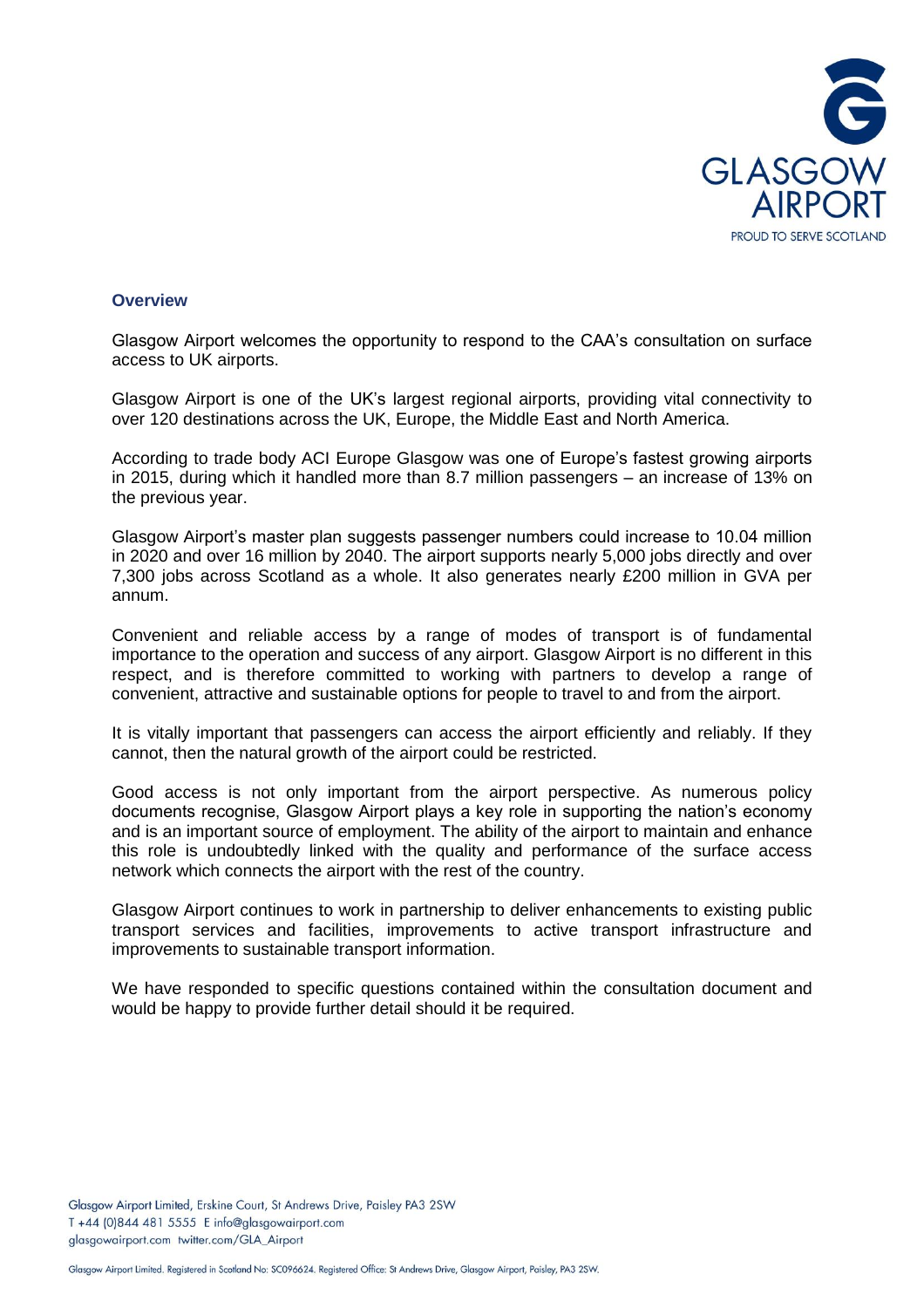

# **Glasgow Airport response to consultation questions**

## **Which surface access facilities from the airport's portfolio of assets are made available and their attitude to the development of facilities outside the airport perimeter.**

The following surface access facilities are available at Glasgow Airport:

- Three on-site car parks (SHORT STAY 1 & 2, LONG STAY 3)
- Dedicated drop-off area
- Dedicated pick-up area located in the ground floor of Car Park 2
- Coach parks
- On-forecourt taxi rank
- 10 forecourt bus bays for scheduled services

In regards to the development of facilities outside the airport perimeter, all off-site car park operators must enter into an agreement with the airport which details expected service levels as agreed by the Glasgow Airport Parking Association (GAPA), an independent body that represents the off-airport parking operators.

We provide access to the correct/relevant facilities to all off-airport service providers through a variety of agreements or dedicated facilities. For example, off-site car park operators have dedicated pick-up points within our forecourt area. In order to gain access, they must adhere to our licensing conditions which stipulate agreed service standards. All bus operators must have a valid bus license in place issued by the Transport Commission for Scotland and offsite car park operators must have the necessary local authority approvals in place for the service they offer.

By entering into such agreements, Glasgow Airport is able to ensure:

- all operators deliver and adhere to an agreed level of service
- bus operators have a valid bus license
- off-site car parks have the necessary approval from local authorities

Any operator which does not meet these standards is not permitted access to facilities within the airport's security controlled area.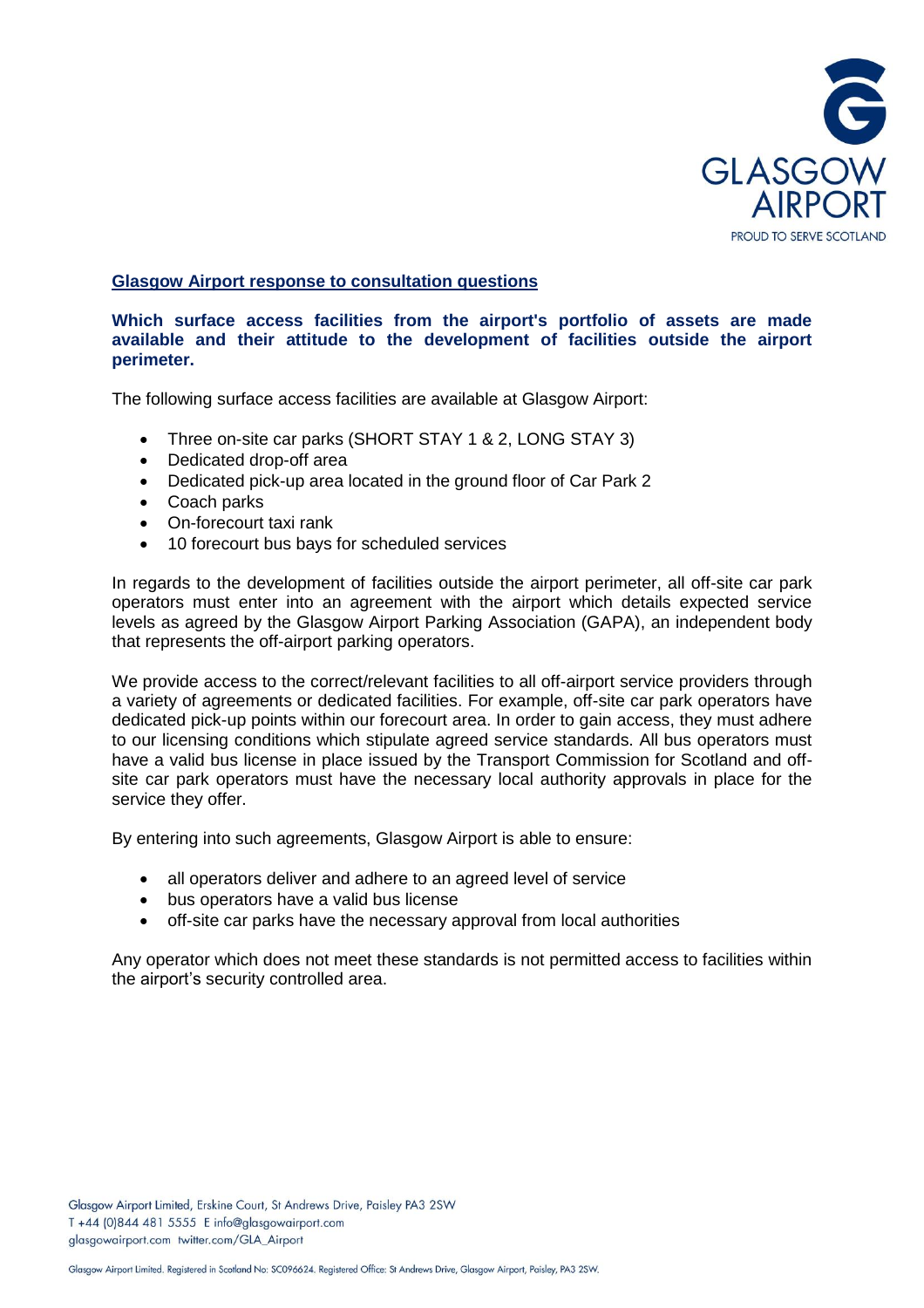

## **How they make available facilities that can be used by surface access operators and an explanation of any restrictions to the range**

Where we have capacity we do not restrict access to any of our facilities. All coach operators and off-airport bus companies can access our forecourt.

Where several companies would like to operate the same service and satisfying all their requirements could have an impact on capacity, Glasgow Airport will manage capacity through a tender process. For example, in 2015 five bus companies tendered for the dedicated stands located at the front of the terminal reserved for the direct Glasgow Airport to city centre route.

All taxis and private hire are able to use our dedicated pick-up and drop-off facilities located in Car Parks 1 & 2. Please see below for current tariffs:

| <b>Duration</b>          | <b>Car Park 1</b> | <b>Multi Storey Car Park 2</b>                                     |
|--------------------------|-------------------|--------------------------------------------------------------------|
| Up to 10 minutes         | n/a               | £2                                                                 |
| Up to 20 minutes         | £3                | £3                                                                 |
| Up to 1 hour             | £6                | £6                                                                 |
| Up to 3 hours            | £10               | £10                                                                |
| Up to 6 hours            | £16               | £16                                                                |
| Up to 24 hours           | £26               | £26                                                                |
| Up to 48 hours           | £48               | £48                                                                |
| Each 24 hours thereafter | per day           | £23 per day or part thereof £23 per day or part thereof<br>per day |

#### **Current tariffs for Glasgow Airport's car parks as correct on 22 April 2016**

For any passenger, member of the public, taxi or private hire operator who does not wish to use paid for facilities, a free service is available in our long stay car park. A free shuttle service to the terminal is provided as part of this package.

Glasgow Airport falls within the boundary of Renfrewshire Council which has 211 licensed taxis for the region. We have provided taxi licenses to 180 of these all of which have access to the taxi rank at the front of the terminal building.

We have a free to use coach park which has capacity for five vehicles.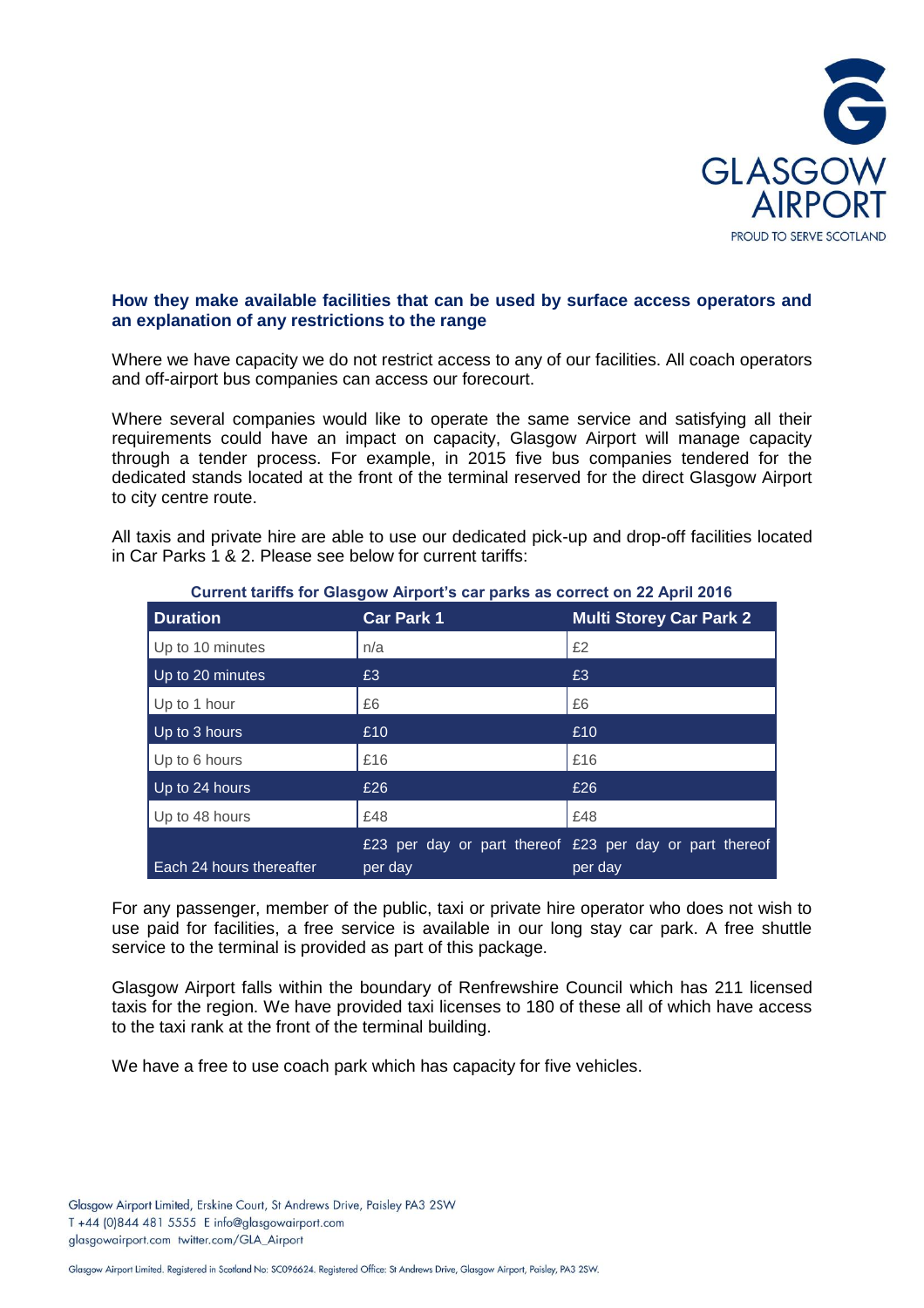

**How airport operators derive charges for the use of facilities by surface access providers and to explain whether and how these charges relate to costs or any other relevant factors. In particular, airports should explain if these lead to differentiation between providers of surface access products or between segments of consumers. Particular attention should be provided to areas where airport operators themselves compete with independent surface access operators.** 

All of our charging structures are based on volume of use. We have noted below the charges and access for the different modes of transport and facilities.

### *Off-airport car parking*

Operators have the option to pay per movement/visit to our forecourt or if they would rather operate from a dedicated stance to ensure continuity of service we will enter into a commercial negotiation to determine a set price per annum. At Glasgow Airport we have two companies (Park First and Flying Scot) who have entered into such a contract.

### *On-site car parking*

Please see above charging structure which is based on a commercial tariff.

#### *Coaches*

We operate a free to use coach park. For those wishing to access our forecourt, we grant licenses with charges ranging between £200 for 50 departures and £10,000 for up to 4,975 departures per annum.

## *Renfrewshire licensed taxis*

In order to access the dedicated taxi rank at the front of the terminal, Renfrewshire taxis are charged £1.50 per departure.

## *Taxis / private hires*

We currently provide a free drop-off facility, however, a paid for facility will be introduced at some point within the next 12 months. All taxis and private hire vehicles have access to the car parks based on the above charging table.

## *Public buses*

The following public bus services operate from the airport's forecourt and information on each is available on the [airport's website:](http://www.glasgowairport.com/im-departing/getting-here/)

- First 77 Hospital Connect Glasgow City Centre (via Renfrew, Braehead shopping centre, South Glasgow University Hospital and Partick) from Stance 6
- McGill's 757 Paisley Gilmour Street Train Station from Stance 7
- Citylink 915 Skye (via Loch Lomond and Fort William) from Stance 9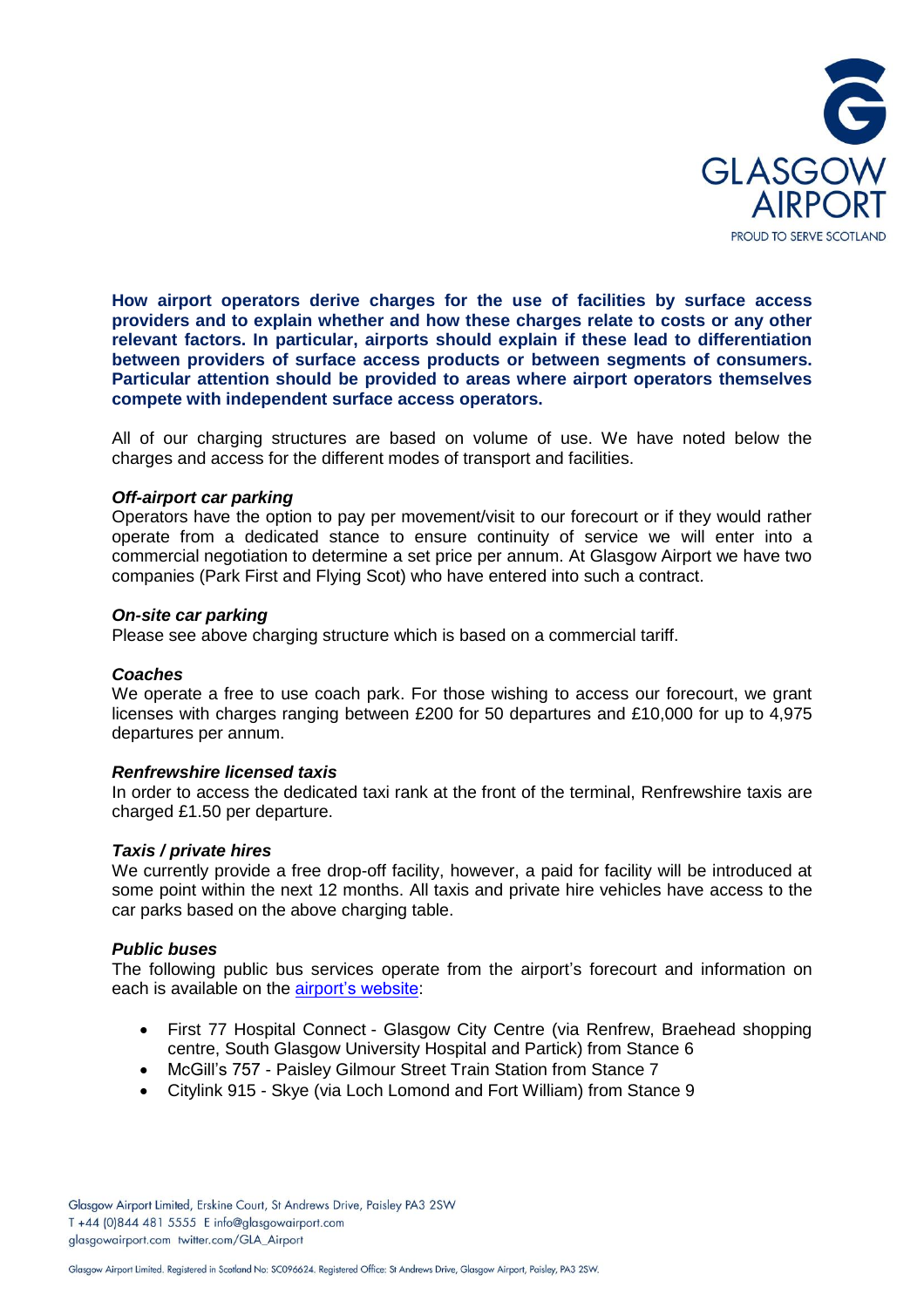

**How airport operators consult with users on general charging principles and structures of airport services (access to facilities at or near the forecourt) required by surface access operators and how they provide relevant information on the costs of providing such services.** 

The Glasgow Airport Transport Forum meets twice a year and comprises representatives from those surface access providers that wish to participate. They include bus, rail and taxi operators, Strathclyde Partnership for Transport (SPT); Transport Scotland; the Confederation of Passenger Transport UK and local authorities.

The forum provides an opportunity to review and discuss surface access provision including pricing structures. In addition, we have agreed the service standards for off-airport parking operators with GAPA – the independent body that represents the off-airport parking operators.

**The extent of any agreements with other surface access operators and with distributors regarding the sharing of pricing information, the provision of information on costs, capacity management or any other practices and how they ensure these do not allow undue coordination among competitors.** 

We have contracts in place with a number of consolidation companies including Holiday Extras, Airport Parking & Hotels (APH), BookFHR.com and Purple Parking to sell Glasgow Airport parking. These companies charge commission and take a direct pricing feed from our car park booking engine.

## **Their efforts to ensure that consumers have access to information about all options to get to and from the airport at the time they need to make informed choices (both on the airport operators' websites and on onward travel kiosks) and, insofar as it is the airport operators' ability to influence, those options are presented in a neutral and transparent way.**

All surface access options are listed on [Glasgow Airport's website.](http://www.glasgowairport.com/im-departing/getting-here/) These include links to public transport operators includes including:

- Traveline Scotland
- First Bus
- McGill's
- **•** Citylink
- Road Network Information
- Regional Transport Information